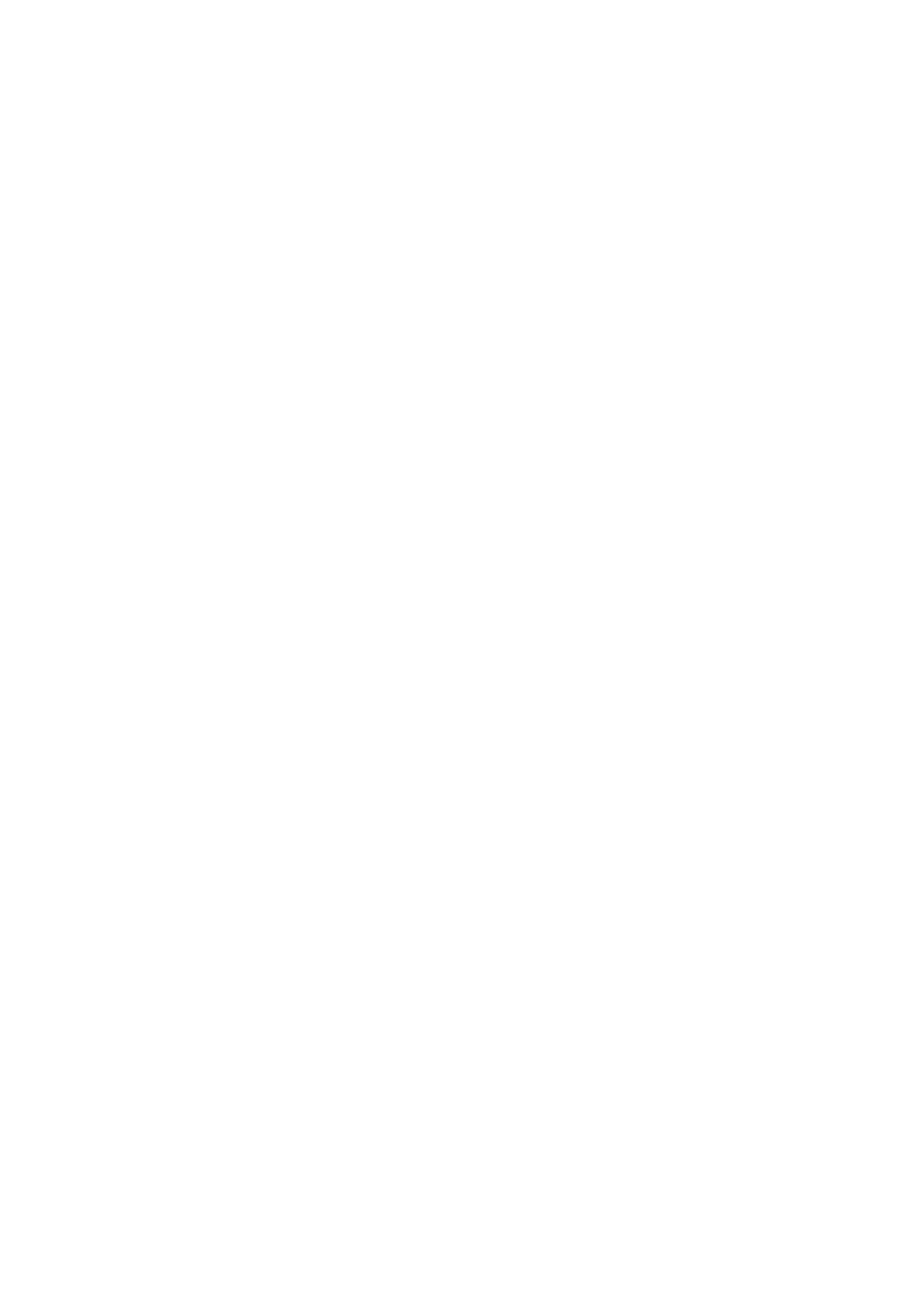**1**

# **Preparing rice straw and production site**

# **4 Preparing and seeding rice straw beds**

### **2.1** Basin should be made of concrete,



**2.2** Lime solution is 12-16 pH at 3-5kg/1,000 liter of water.







**3.1** Prepare a



**2.3** Soak rice straw in lime solution for 10-15 mins.



**1.2** Have an open ventilated area with sunlight or under a tree, without stagnant water.

**Occasionally** BRHUDGO check **H**Dce straw Good if water droplets are visible while squeezing the straw.



**3.6** On the 6th day, turn heap inside $out$  RHDHD **HABROOHO** GLUUDRO turning.





at least 10cm ground clearance.

**2** Soak rice straw in lime solution **Soak rice straw in lime solution Constraints Rice straw silage** 

**3.2**

Create a heap of

platform with a

### **4.6**  $\overline{R}$



tube (10-20cm diameter) in the middle for ventilation.

**Brinkle** water over the rice straw bed. Use a net to cover the beds then heap a layer of dry rice straw on top.



**3.7** 10-12 days after DURIDOD<sub>H</sub>, rice straw is ready to use production.



## **3.5**

**4.1** Check for mycelium growth inside the spawn bag to verify if the spawn is mature enough.<sup>[]</sup> 688GPORRPD **SHRODULHOODRODEHD** DORRDDUEHODU **PDRRPD** 

**3.3** Size of heap is 1.5m length x 1.5m width x 1.5m height.



**3.4** Remove tube and cover heap with plastic film (with a hole where the tube was). Leave for 6 days.

## **4.5**

Slightly compress the bed until you see water draining from the rice straw bed. Remove the frame.



**4.3** Add rice straw<sup>II</sup> VLODJH with10cm height into the frame and slightly compact the straw.





**4.2** Make a wooden frame of 0.3-0.4m width x 0.35-0.4m height x 1.5m length.

**4.4** Add spawn on top of ULHH straw layer, 5cm away from the edge.



**1.1** Rice straw should be dried, light yellow in color, and without molds and stones/ dirt. Moisture content should be at 15-18%.